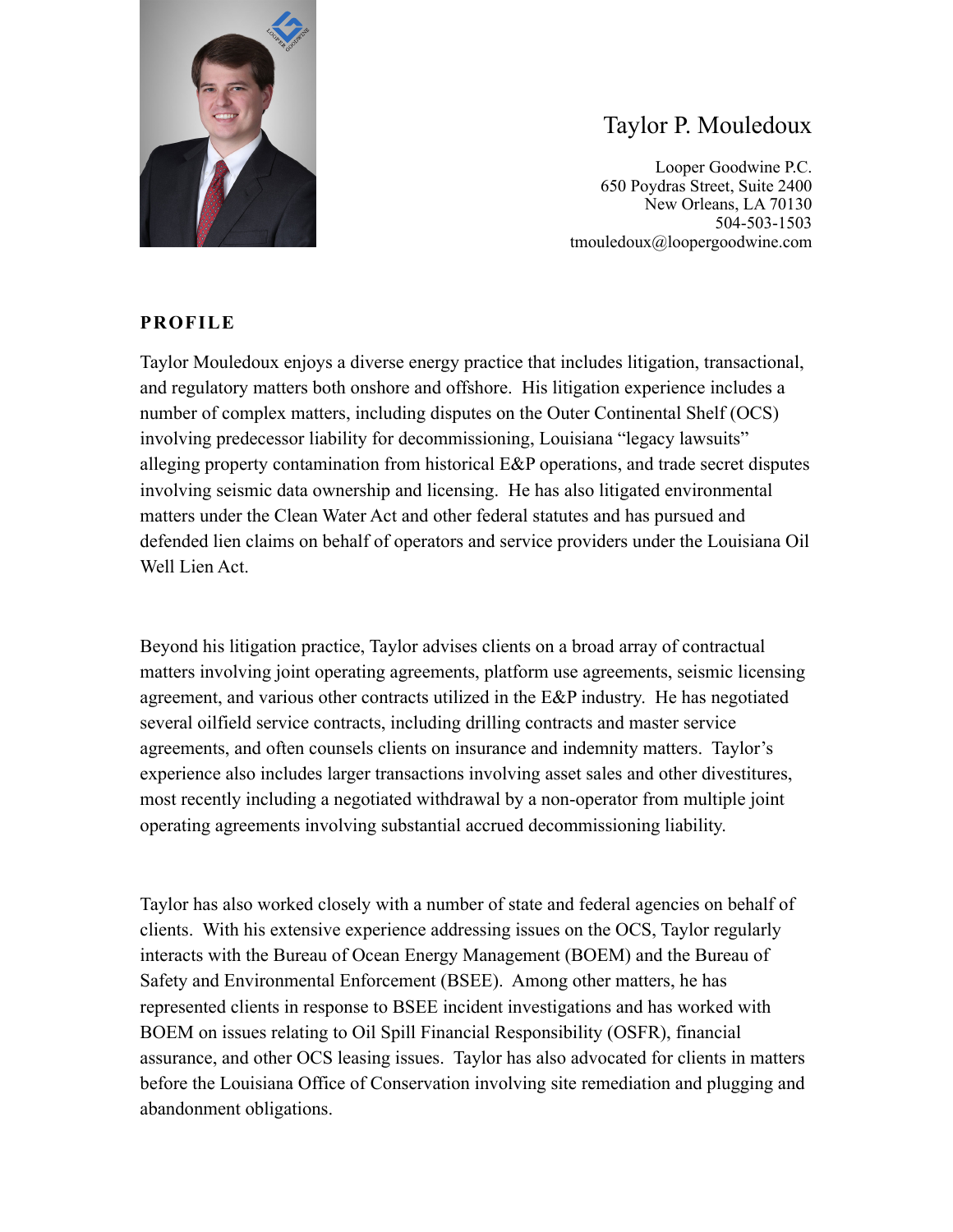## **EDUCATION**

- J.D., *cum laude,* Loyola University College of Law (New Orleans), 2008
	- Loyola Law Review (Member, 2007-2008)
- B.B.A. in Economics, University of Georgia, Terry College of Business, 2005

## **BAR ADMISSIONS**

• Louisiana, 2008

#### **COURT ADMISSIONS**

- U.S. Court of Appeals for the Fifth Circuit
- U.S. District Courts, Eastern, Middle and Westerns Districts of Louisiana
- U.S. District Court, Southern District of Texas
- All Louisiana district and appellate courts

### **REPRESENTATIVE EXPERIENCE**

- Representation of Marubeni Oil & Gas (USA) LLC in pursuing proportionate share of decommissioning costs from predecessors-in-title of bankrupt co-working interest owners.
- Retained as expert witness in lawsuit filed in Alberta, Canada to provide expert report addressing U.S. state legal principles involving licensing and misappropriation of seismic data.
- Representation of Taylor Energy Company, LLC in matters with BOEM, BSEE, and the U.S. Coast Guard involving clean-up activities on Mississippi Canyon Block 20, which was severely damaged by Hurricane Ivan in 2004.
- Drafted and negotiated several master service agreements, drilling contracts and other maritime and oilfield service contracts.
- Representation of IHI E&C International Corporation in products liability dispute in Harris County, Texas.
- Representation of ATP Oil  $\&$  Gas Corporation in defense of in rem admiralty action asserting maritime and state law liens against the ATP Titan production facility located on the Outer Continental Shelf (Warrior Energy v. ATP TITAN, Case No. 13-30587, U.S. Fifth Circuit)
- Representation of oil and gas company in negotiation of multiple seismic licenses and transfer fees in connection with private equity transaction.
- Representation of Taylor Energy Company, LLC in defense of environmental citizen suit involving alleged violations of the Clean Water Act and Resource Conservation and Recovery Act (Waterkeepers v. Taylor Energy Company, LLC, Case No. 12-00337, USDC EDLA).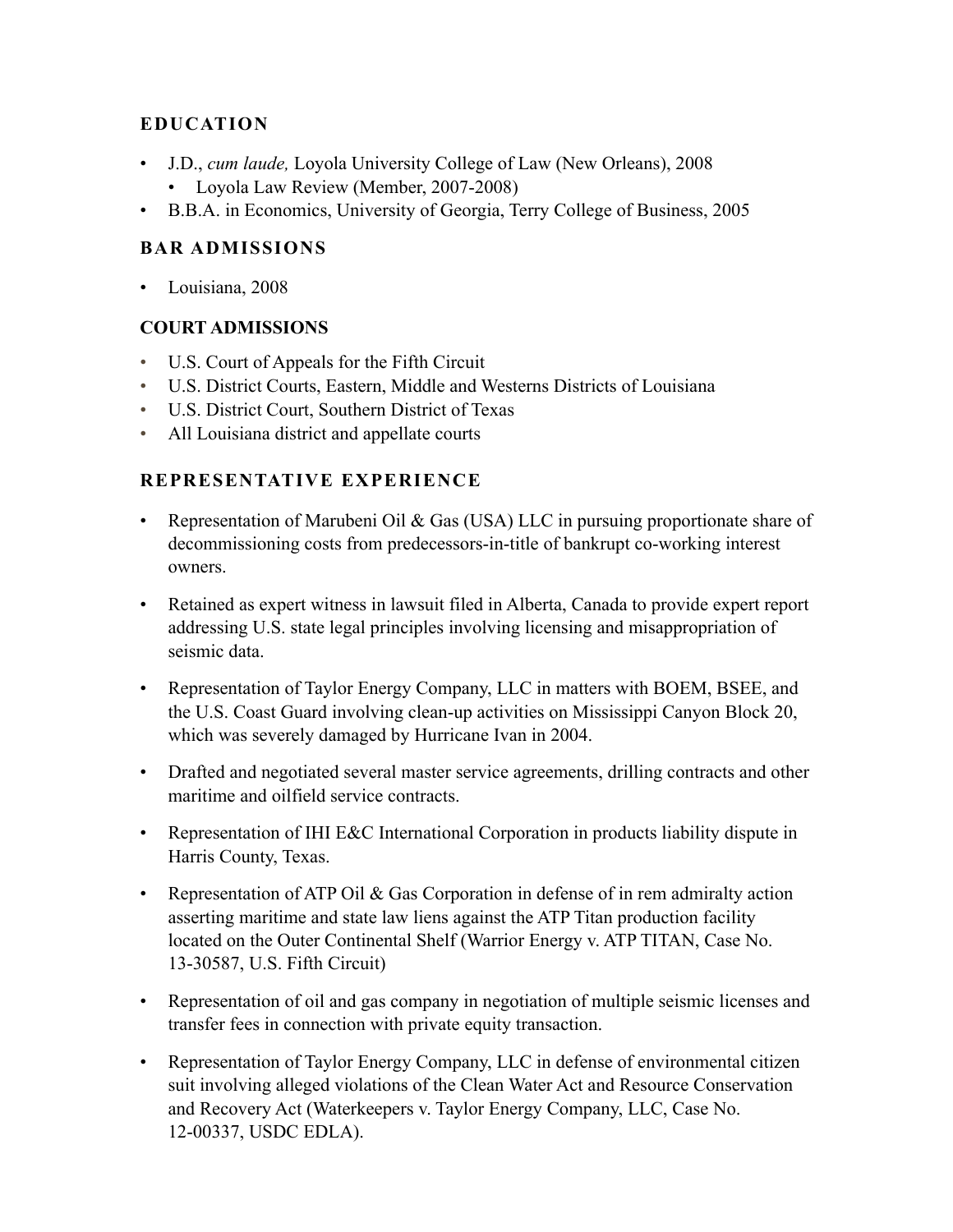- Representation of seismic licensing company in lawsuit for license fees owed under various master license agreements for seismic data on the Outer Continental Shelf.
- Representation of EnVen Energy Ventures, LLC in action to collect on Joint Interest Billings from Black Elk Energy Offshore Operations, LLC (EnVen Energy Ventures v. Black Elk, Case No. 14-cv-00424, USDC EDLA).
- Representation of Rooster Oil & Gas, LLC in action against BOEM and platform owner to maintain access under a Platform Use Agreement held pursuant to a Rightof-Use and Easement (Rooster Petroleum, et al. v. Fairways Offshore Exploration, et al., Case No. 12-cv-01322, USDC EDLA).
- Representation of oil and gas companies in defense of coastal zone lawsuits filed by various Louisiana parishes.
- Representation of service providers pursuing Louisiana Oil Well Lien Act claims against Energy XXI.
- Representation of oil and gas companies in responding to incident investigations by BSEE.
- Representation of oil and gas company in dispute concerning misappropriation of seismic data and unfair trade practices.
- Representation of various oil and gas companies in environmental legacy lawsuits by property owners involving property damage and groundwater contamination.
- Representation of chemical company in defense of class actions and mass actions arising from chemical releases and involving claims for personal injury, property damage, fear and fright, business interruption, and inconvenience.
- Representation of nationwide retailer in defense of premises liability cases involving claims for personal injury.

### **PROFESSIONAL ACTIVITIES, MEMBERSHIPS & AFFILIATIONS**

- Louisiana State Bar Association
- Federal Bar Association
- American Bar Association
- New Orleans Bar Association
- Professional Landmen's Association of New Orleans
- Houston Association of Professional Landmen
- Institute for Energy Law

### **HONORS**

- New Orleans Magazine Recognized as a "Top Lawyer" in Oil and Gas Law (2021)
- Super Lawyers Rising Star (2015-2022)